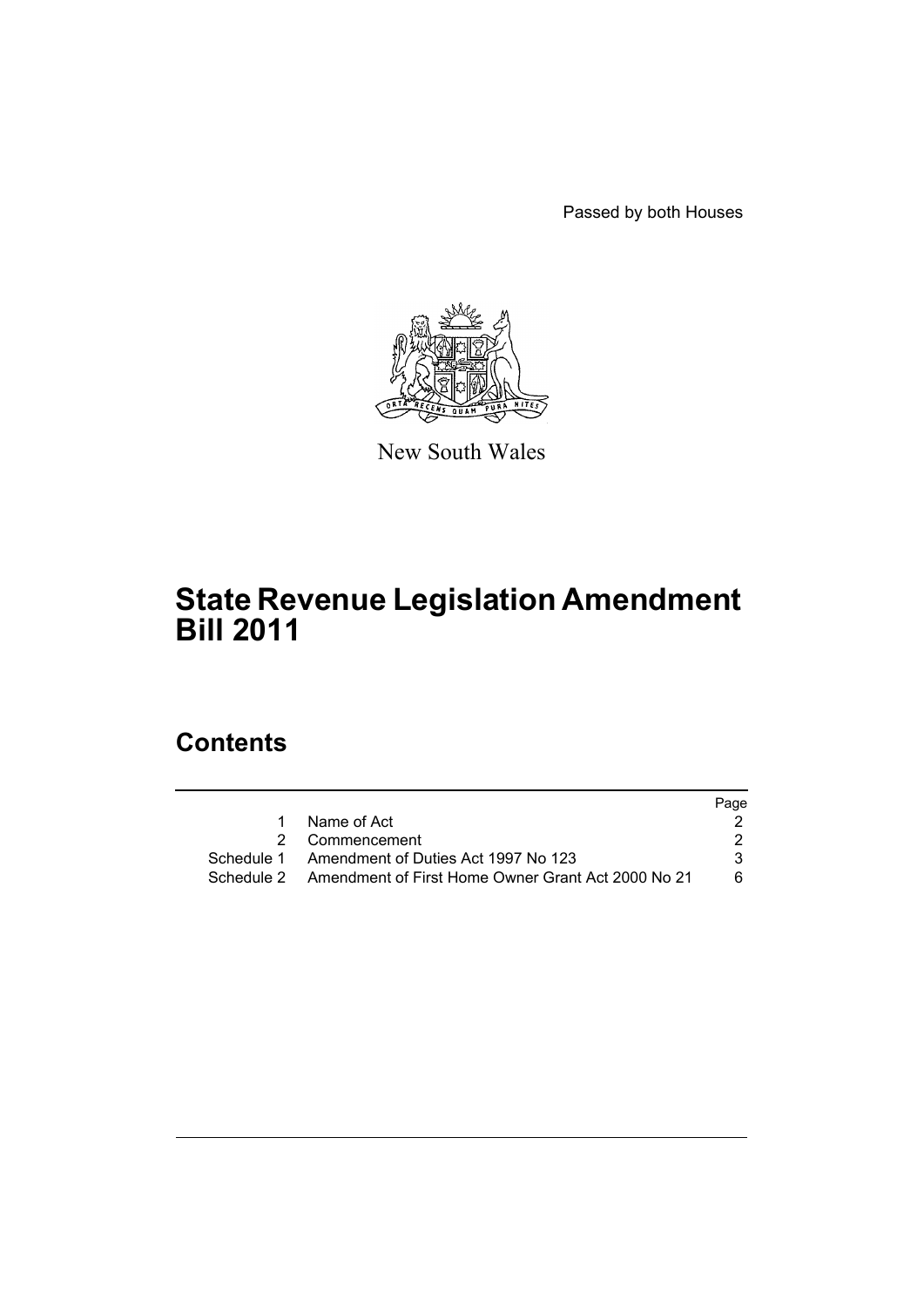*I certify that this public bill, which originated in the Legislative Assembly, has finally passed the Legislative Council and the Legislative Assembly of New South Wales.*

> *Clerk of the Legislative Assembly. Legislative Assembly, Sydney, , 2011*



New South Wales

# **State Revenue Legislation Amendment Bill 2011**

Act No , 2011

An Act to make miscellaneous amendments to certain State revenue legislation.

*I have examined this bill and find it to correspond in all respects with the bill as finally passed by both Houses.*

*Assistant Speaker of the Legislative Assembly.*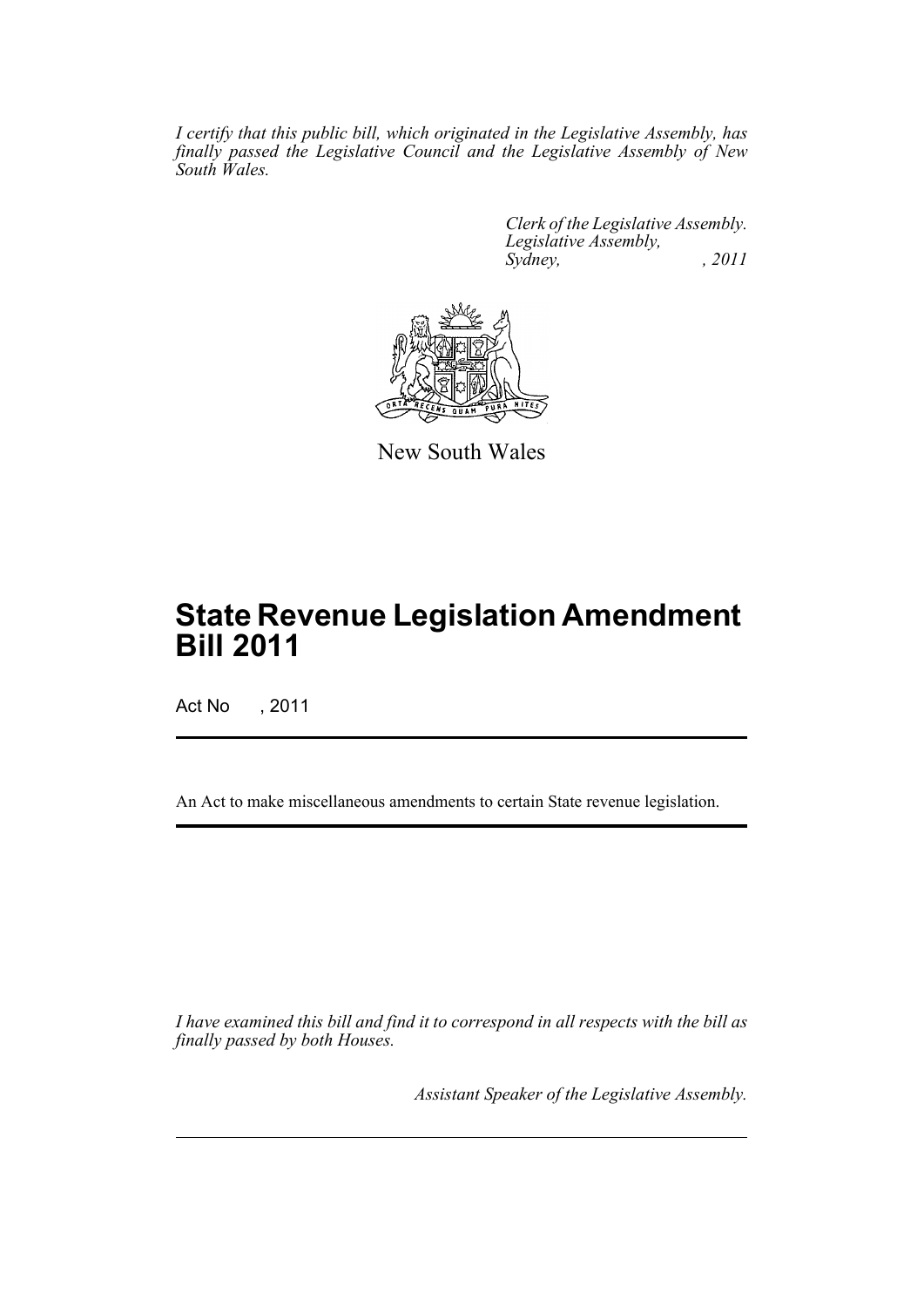# <span id="page-2-0"></span>**The Legislature of New South Wales enacts:**

## **1 Name of Act**

This Act is the *State Revenue Legislation Amendment Act 2011*.

## <span id="page-2-1"></span>**2 Commencement**

This Act commences on the date of assent to this Act.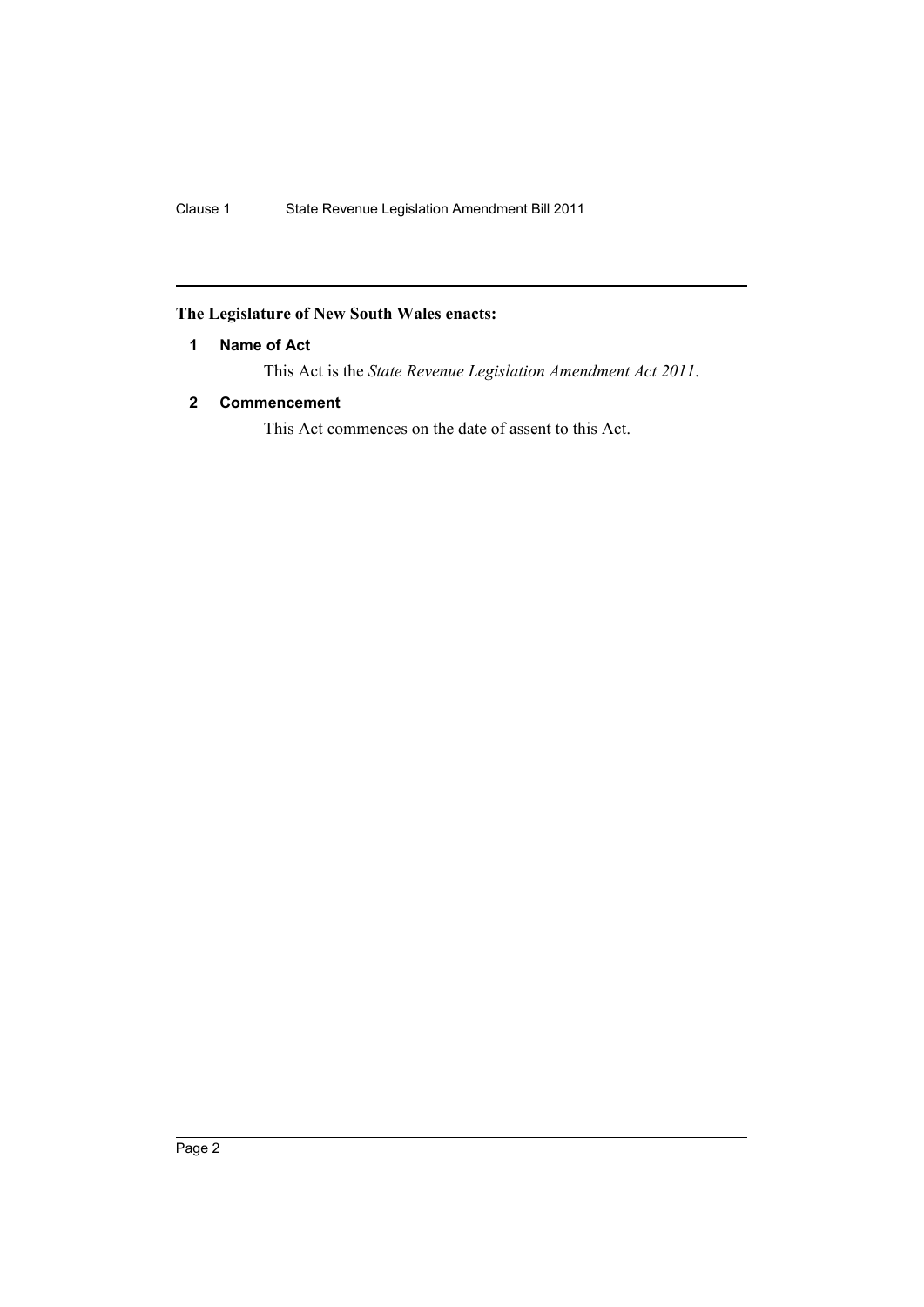Amendment of Duties Act 1997 No 123 Schedule 1

# <span id="page-3-0"></span>**Schedule 1 Amendment of Duties Act 1997 No 123**

### **[1] Section 61 Transfers of property in connection with persons changing superannuation funds**

Insert after section 61 (1A) (d):

(e) a transfer of, or an agreement to transfer, marketable securities from the trustee of a superannuation fund or a custodian of the trustee of a superannuation fund to a life company or custodian for a life company if the transfer is made in consideration of the issue, by the life company, of a policy of life insurance to the trustee of the superannuation fund of which the person has become a member.

### **[2] Section 65 Exemptions from duty**

Omit "Commonwealth *Workplace Relations Act 1996*" from section 65 (2) (a).

Insert instead "*Fair Work (Registered Organisations) Act 2009* of the Commonwealth".

### **[3] Section 163FA**

Insert after section 163F:

#### **163FA Concession for acquisitions in connection with persons changing superannuation funds**

- (1) This section applies to a relevant acquisition that results wholly from a relevant transfer and occurs in connection with a person:
	- (a) ceasing to be a member of, or otherwise ceasing to be entitled to benefits in respect of, a superannuation fund that is a complying superannuation fund or was a complying superannuation fund within the period of 12 months before the acquisition was made, and
	- (b) becoming a member of, or otherwise becoming entitled to benefits in respect of, another superannuation fund that is also a complying superannuation fund or will, in the opinion of the trustees of both funds concerned, be a complying superannuation fund within 12 months after the acquisition is made.
- (2) For the purposes of this section, each of the following is a *relevant transfer*:
	- (a) a transfer of property from a trustee of a superannuation fund, or a custodian of the trustee, to the trustee of another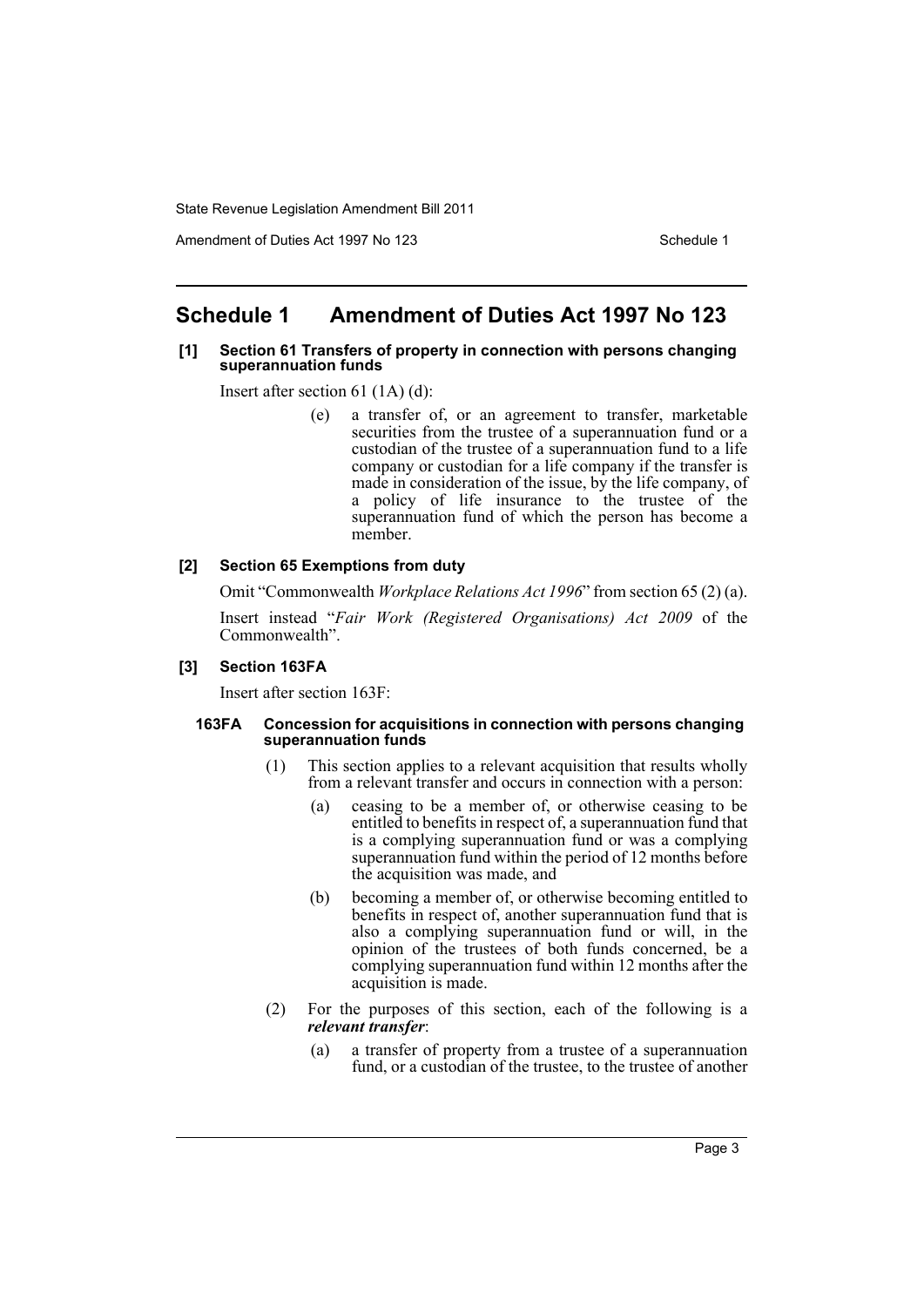superannuation fund, or to a custodian of the trustee of another superannuation fund,

- (b) a transfer of property from a trustee of a superannuation fund to a custodian of the trustee, or from a custodian of the trustee of a superannuation fund to the trustee,
- (c) a transfer of a share or a unit in a unit trust scheme from the trustee of a pooled superannuation trust, made in exchange for a redemption of units in the trust, to the trustee of a superannuation fund, or a custodian of the trustee of a superannuation fund,
- (d) a transfer of a share or a unit in a unit trust scheme from the trustee of a superannuation fund, or a custodian of the trustee of a superannuation fund, made in exchange for the issue of units in a pooled superannuation trust, to a trustee of the pooled superannuation trust,
- (e) a transfer of a share or a unit in a unit trust scheme from a life company or custodian for a life company to the trustee of a superannuation fund or a custodian of the trustee of a superannuation fund if the transfer is made in consideration of the surrender or termination, by the trustee of the superannuation fund of which the person has ceased to be a member, of a policy of life insurance issued by the life company,
- (f) a transfer of a share or a unit in a unit trust scheme from the trustee of a superannuation fund or a custodian of the trustee of a superannuation fund to a life company or custodian for a life company if the transfer is made in consideration of the issue, by the life company, of a policy of life insurance to the trustee of the superannuation fund of which the person has become a member.
- (3) The duty chargeable under this Chapter on a relevant acquisition to which this section applies is \$500.
- (4) In this section, *complying superannuation fund* includes a complying approved deposit fund and an eligible rollover fund.

#### **[4] Schedule 1 Savings, transitional and other provisions**

Insert at the end of clause 1 (1):

*State Revenue Legislation Amendment Act 2011*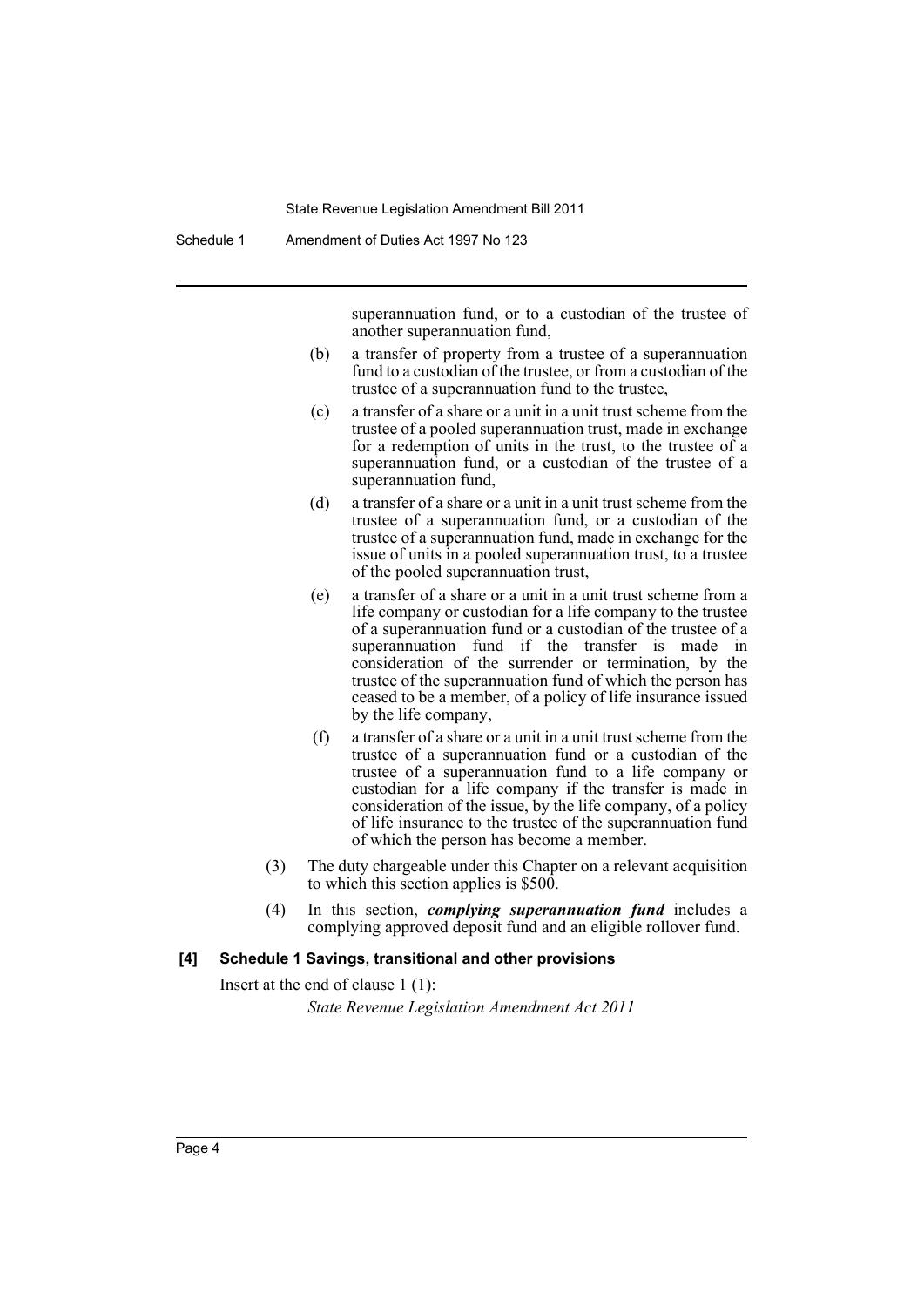Amendment of Duties Act 1997 No 123 Schedule 1

### **[5] Schedule 1**

Insert at the end of the Schedule with appropriate Part and clause numbering:

# **Part Provisions consequent on enactment of State Revenue Legislation Amendment Act 2011**

#### **Amendment relating to transfers in connection with persons changing superannuation funds**

The amendment made to section 61 by the *State Revenue Legislation Amendment Act 2011* is taken to apply in respect of dutiable transactions occurring on or after 1 July  $2010$ .

#### **Amendment relating to acquisitions in connection with persons changing superannuation funds**

The amendment made to Chapter 4 by the *State Revenue Legislation Amendment Act 2011* applies only in respect of a relevant acquisition made on or after the commencement of that Act.

### **Amendment relating to special disability trusts**

The amendment made to the Dictionary by the *State Revenue Legislation Amendment Act 2011* applies only in respect of dutiable transactions occurring on or after the commencement of that Act.

### **[6] Dictionary**

Omit the definition of *special disability trust* from clause 1. Insert instead:

*special disability trust* means a special disability trust within the meaning of the *Social Security Act 1991* of the Commonwealth or the *Veterans' Entitlements Act 1986* of the Commonwealth.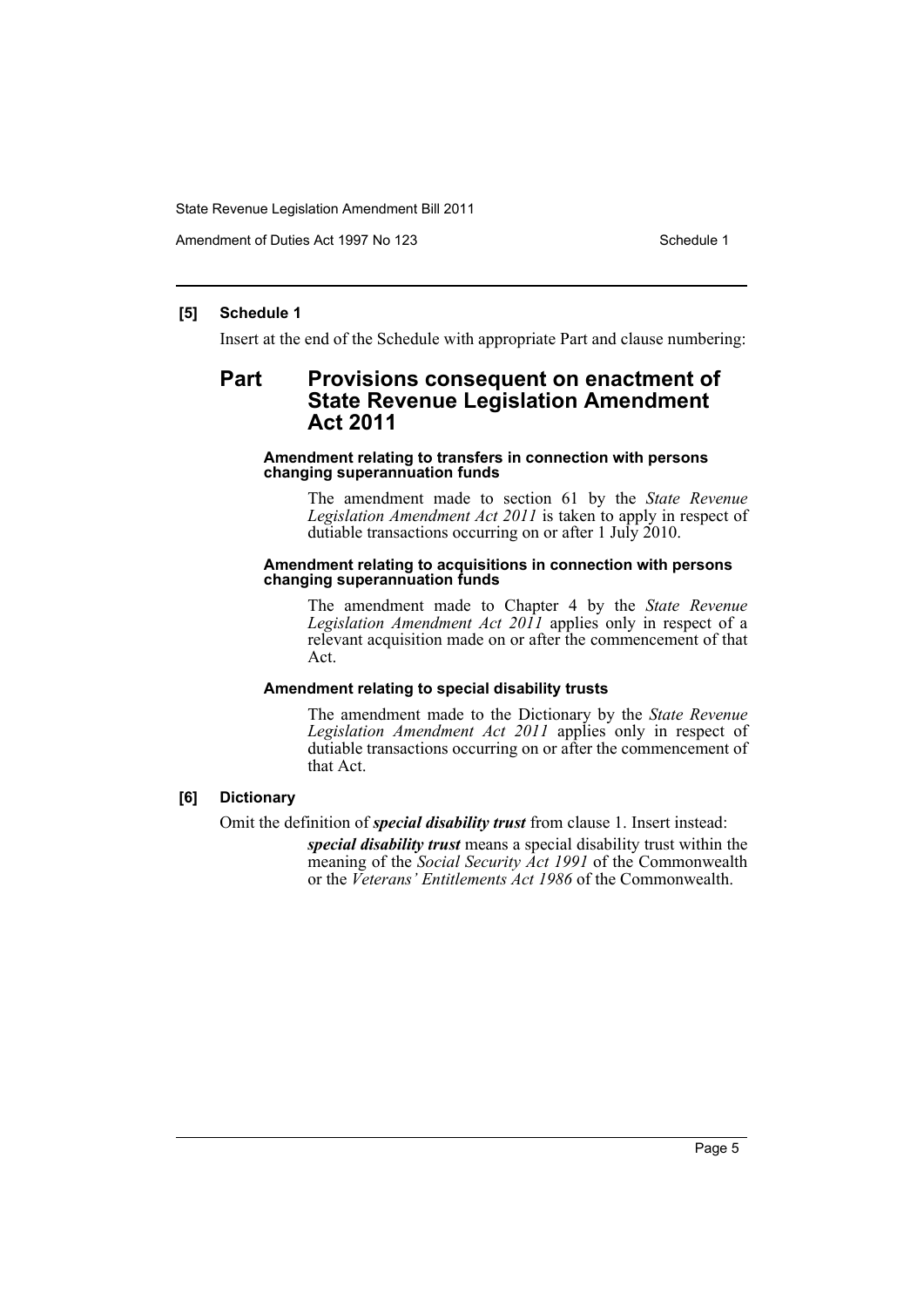Schedule 2 Amendment of First Home Owner Grant Act 2000 No 21

# <span id="page-6-0"></span>**Schedule 2 Amendment of First Home Owner Grant Act 2000 No 21**

### **[1] Section 46 Power to recover certain amounts**

Insert "first" after "liability is a" in section 46 (3).

### **[2] Section 46 (3AA)**

Insert after section 46 (3A):

(3AA) Once the caveat is recorded in the Register kept under the *Real Property Act 1900*, the charge has priority over all other encumbrances except land tax under the *Land Tax Management Act 1956*.

### **[3] Section 46 (8)**

Insert after section 46 (7):

(8) The provisions of this section have effect despite anything contained in section 42 of the *Real Property Act 1900*.

### **[4] Schedule 1 Savings, transitional and other provisions**

Insert at the end of clause 1 (1):

*State Revenue Legislation Amendment Act 2011*